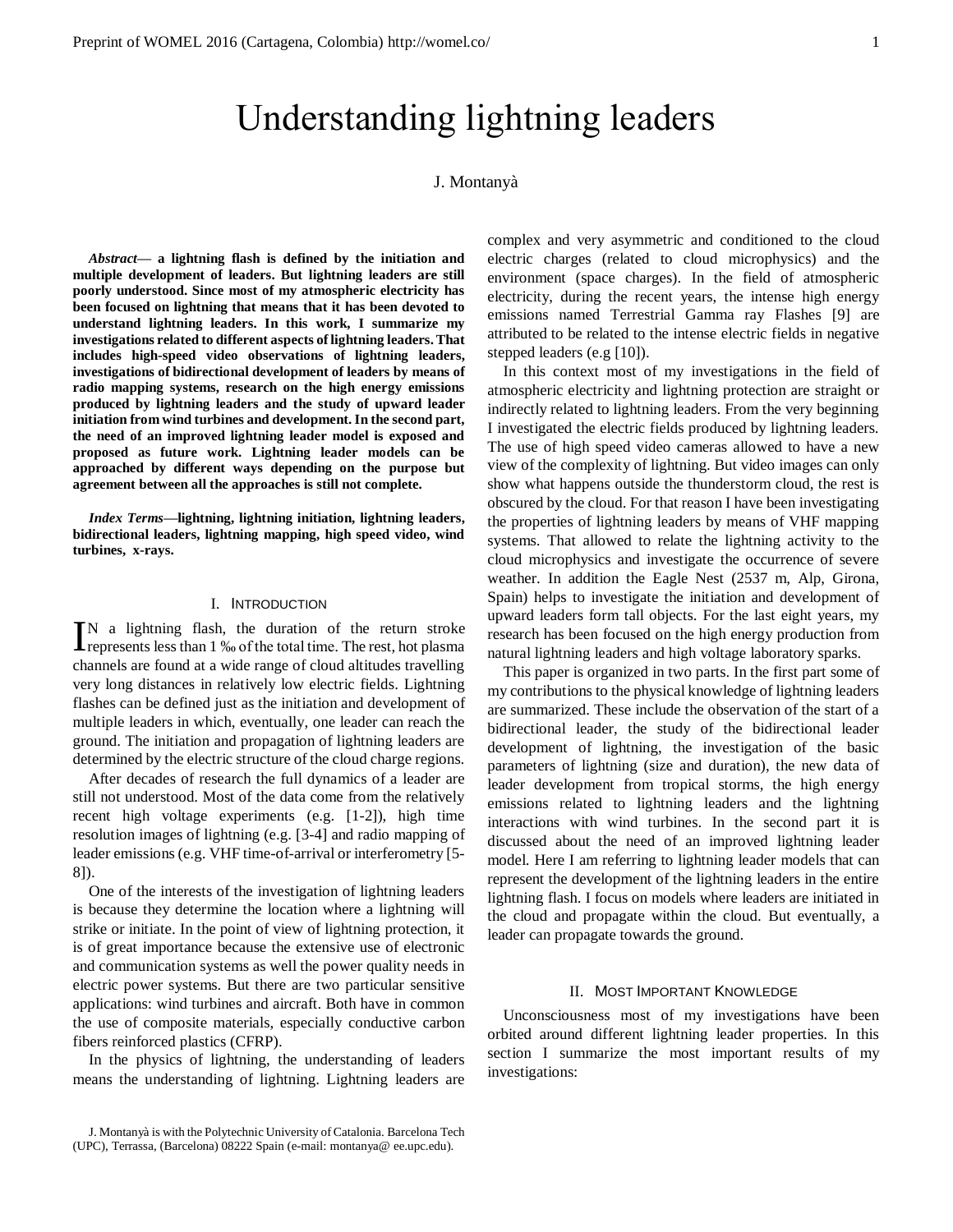## *A. The start of lightning*

Lightning inception is typically hidden from sight of camera because the initiation inside thunderstorms. Lightning flashes initiate in regions of strong electric fields between regions of positively and negatively charged precipitation particles. In [11] we reported a serendipitous high speed video recording of bidirectional lightning initiation in virgin air under the cloud base at  $\sim$ 11,000 images per second (Fig. 1). With this case we proved the existence of the bidirectional lightning leaders where both ends propagate at the time without a preconditioned path as in recoil leaders (e.g. [12]).

The event is described as follows. Both ends of the bidirectional leader began simultaneously (Fig 1c) within the 90-180 µs frame exposure. The positive and negative leader ends of the bidirectional areas the negative leader end exhibited multiple branches. The single positive leader channel was continuously visible and was brighter than the multiple negative leader branches. At both leader ends, the leader tips were brighter but their luminosity decreased as the bidirectional leader expanded. The average speed of the negative leader was a factor of two higher than the positive leader end.



Figure. 1 a) Description of the morphology of the bidirectional leader event; b) integrated images of the video; c) four selected video images at different times showing the initial part of the event. Image adapted from [11].

Both ends of the bidirectional leader exhibited their highest speeds during the first millisecond. After the first millisecond, the speed of the positive leader end decreased faster than the negative leader end.

The simultaneous propagation of the leaders was interrupted when one of the negative branches attached to a preexisting lightning channel. That attachment, produced the reillumination of a negative leader branch up to the bidirectional leader origin. That allowed us to assume that the neutral point of the bidirectional leader remained fixed. The immobility of the neutral point implies that the charge density deposited at the positive leader tip be higher than the charge at the negative leader tips in order to compensate the speeds of the leader.

This case reveals natural lightning initiation, propagation and a return stroke as in negative cloud-to-ground flashes, upon connection to another lightning channel – without any masking by cloud.

### *B. Bidirectional development of lightning leaders*

The previous observation was optically observed but the fact that lightning starts inside the cloud limits the number of observations. In 2011 our research group (UPC Lightning Research Group) installed the first Lightning Mapping Array (LMA) network in Europe as ground support for the future ASIM ESA's mission [13]. The ELMA (Ebro LMA) maps radio emissions of lightning channels in three dimensions by the time-of-arrival method in the very high frequency range (e.g. [7]). Each station samples the maximum radio power amplitude and its GPS-derived precise time over 80 μs intervals. Typically few thousand of sources per second are located during lightning flashes. Power in dBW is available for every located source. The located ELMA sources are predominantly coming from negative leaders moving through locations of positively charged cloud particles. However, weaker sources from positive leader traces inside the negative charge locations are often detected as well. These emissions are caused by negative recoil leaders (e.g. [12]). So, effectively the LMA detects negative breakdown at both negative and positive leader sections.

In [8, 14-15] we presented and discussed the bidirectional leader development by means of ELMA data. A time vs. distance graph was designed. This graph plots each leader detection using the flash origin or a cloud-to-ground stroke as reference. This graph allows to follow the horizontal development of positive and negative leaders over time.



Figure 2. a) conventional time-altitude, lat-lon and side views plot. b) timedistance plot, altitude (0-12 km) is colored. The reference was the flash origin. Three dashed lines are reference slopes corresponding to  $10^6$  m s<sup>-1</sup>,  $10^5$  m s<sup>-1</sup>, and  $2.10^4$  m s<sup>-1</sup>.

The observations confirm that negative and positive leaders propagate at characteristic horizontal speeds of  $10<sup>5</sup>$  and  $2 \cdot 10<sup>4</sup>$  m s<sup>-1</sup>. The low apparent speed of positive leaders corresponds to the stages when recoil processes are active. Very fast negative leaders (up to  $8.10<sup>5</sup>m s<sup>-1</sup>$ ) are detected in positive cloud-toground strokes. Negative leaders redevelop repeatedly from the origin or as a retrograde negative leader at the positive leader branch. Commonly, positive leaders remain propagating throughout the flash or until reaching ground. Assuming the bidirectional leader model [16], the velocity difference would shift the potential of the leader, increasing the potential gradient with the cloud charge at the positive leader end while decreasing it at the negative leader end. The effect of retrograde negative leaders (recoil leaders) would contribute to lowering the leader potential. The reduction of the leader potential would eventually emit a new negative leader into the upper positive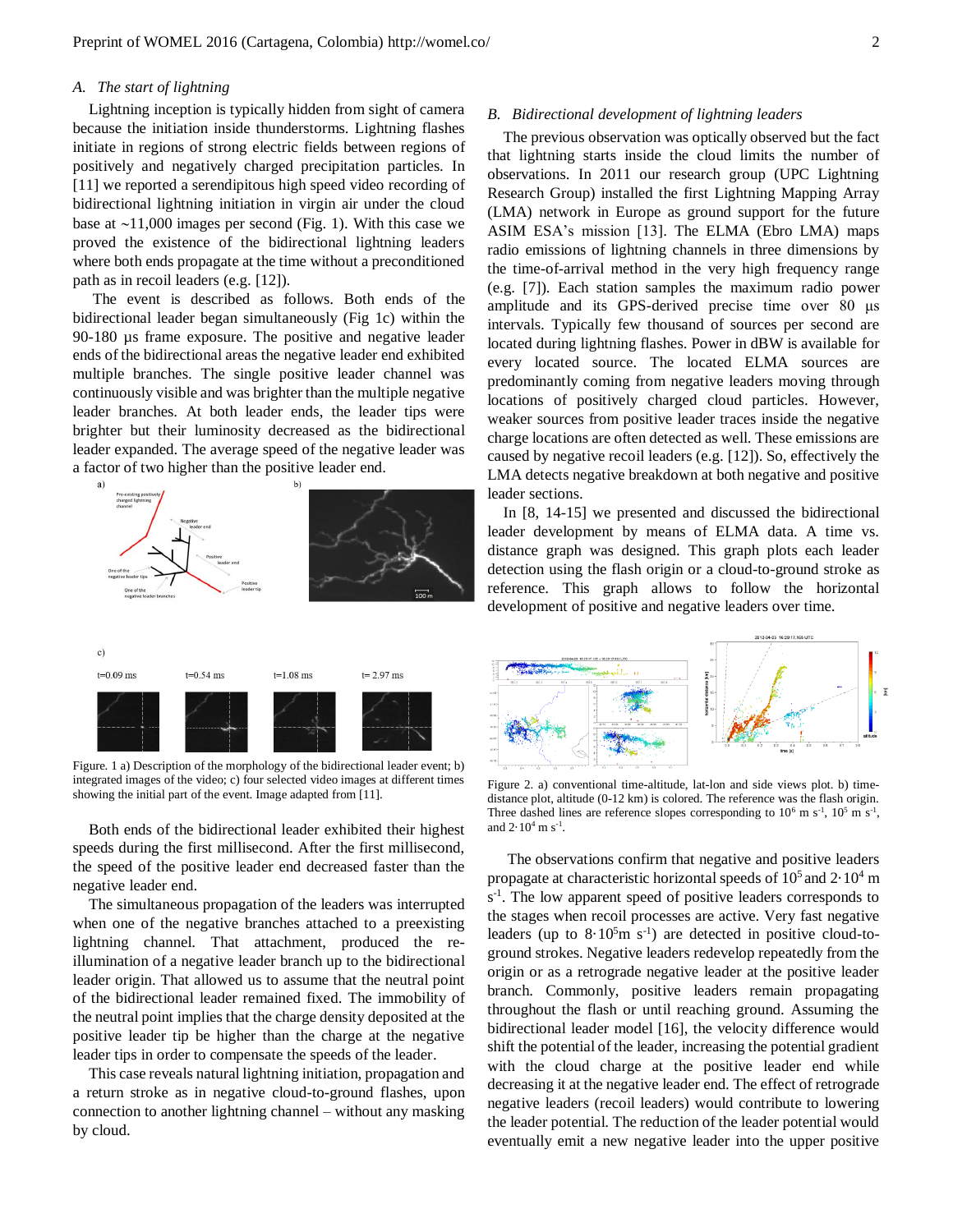'potential well'.

# *C. Size, duration of lightning flashes derived from leader development*

After five years of operation of the ELMA data from a large number of thunderstorms is currently available. This data comprises different type of storms: ordinary single cell storms, multicell storms, mesoscale convective systems occurring at different time of the year. In [17-18] and currently (unpublished work by J. López and N. Pineda) basic lightning parameters such as flash size and duration are investigated. For the analysis, the complex geometry of a lightning flash is simplified by a confidence ellipse fitting most of the detected sources. The flash length is represented by the major axis of the ellipse. The analysis of more of 38000 flashes in a set of different type of thunderstorms results in a median flash length of  $\sim$ 15 km with a median duration of  $\sim 0.4$  s.

These even basic results provide valuable information in order to update the classical conception of a lightning flash (e.g. see AMS definition of lightning) and to the stroke grouping criteria in lightning location systems.



Figure 3. Histogram of the flash size. The flash size is computed by the major axis by means of ellipse fitting of the LMA sources [17-18].

# *D. The new Colombia Lightning Mapping Array: High altitude lightning occurrence in the tropics*

Terrestrial Gamma ray Fleshes (TGF) seem to occur more in the tropics [19-20] probably because lightning leaders can reach higher altitude [21]. In 2015 we installed a LMA network in Colombia (COLMA). The COLMA is located at the Santa Marta region at the north of the country. At the tropics the higher tropopause allows to thunderstorms to reach higher altitudes. That would contribute to allow lightning leaders to reach higher altitudes than mid latitude thunderstorms. In order to verify this well-established assumption we setup the COLMA in order to investigate high altitude  $(> 12 \text{ km})$  leader development.



Figure 4. a) Ten minutes of lightning activity recorded by the COLMA. b) Example of a single flash.

## *E. X-rays from lightning leaders*

Not long ago, in [22] and later by others (e.g. [8, 23-24]), it was discovered that lightning leaders to ground can be accompanied by high-energy radiation (e.g. x-rays). This implies that some process in the leader development allows to electrons to runaway and produce x-rays. The observations have shown that these emissions are related to negative stepped leaders to ground and negative polarity dart leaders. In [24] we also showed measurements of upward leaders emerging from an instrumented tower. In none of the twelve negative cloud-toground upward flashes (upward positive leaders) were x-rays observed. Also no energetic radiation was found in one negative upward leader at close range (20 m). We detected x-rays in a negative cloud-to-ground flashes.



Figure 5. a) Electric field and VHF (XDDE) detections and (VLF/LF) detections. b) X-ray pulses occurring before the return stroke. Adopted from [24].

X-rays were detected during the last  $\sim$ 1.75 ms of the leader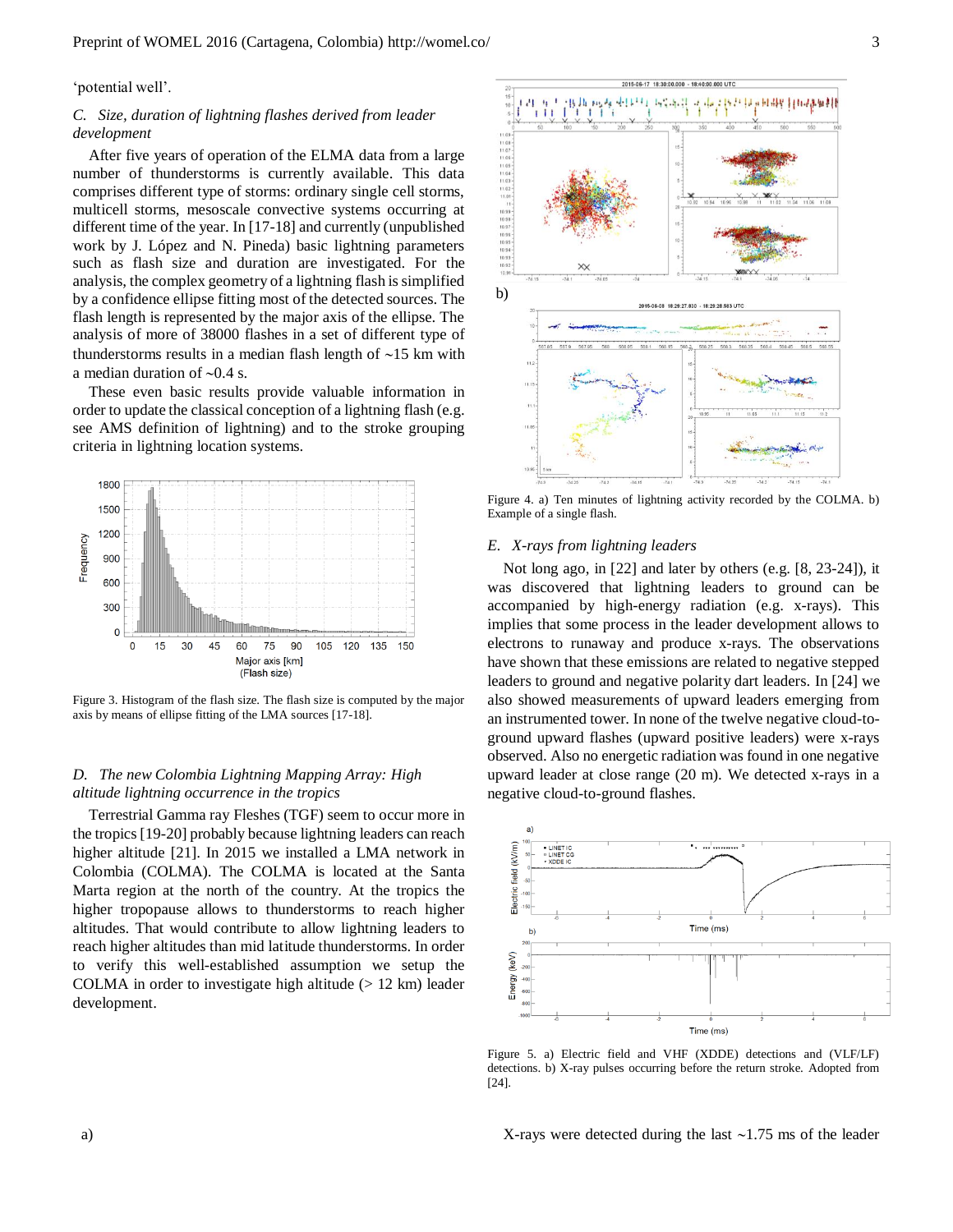before connecting to ground. During the time of energetic radiation, an intense burst of IC VHF sources was located by the interferometers. The x-ray production was attributed to the high-electric-field runaway electron mechanism during leader stepping [22-24]. In one case, a flash struck closer than the previous one, no x-rays were detected during that flash. The absence of energetic radiation is attributed to occur outside of the beam of x-ray photons from the leader tip or to the stepping process not allowing sufficiently intense electric fields ahead of the leader tip. It seems plausible that the electric fields that allow electrons to runaway might be not present all the time in lightning leaders. The analysis of high speed video of downward negative leaders (Fig. 6) at the time when x-rays are commonly detected on the ground (the last 2 ms) revealed the increase of speed and luminosity of the leader probably because the intensification of the electric field due to the close presence of the ground (or leader image).



Figure 6. Example of the increase in luminosity of a negative lightning leader before connecting to the ground. Adopted from [24].

#### *F. Upward wind turbines*

In the previous subsections I related some of the investigated physical properties of lightning leaders. I would like to finalize the summary of my contributions with the investigation of lightning interactions with wind turbines and aircraft.

Thanks to the ELMA we have been able to characterize lightning flashes where wind turbines are involved. In [25] we shown an upward initiated flash from a wind turbine that ended with to cloud-to-ground strokes (Fig. 7).



Figure 7. ELMA plot of an upward lightning intiated by a wind turbine on 20110712. Adopted from [25].

But surprisingly we discovered that some rotating wind turbines produced repetitive corona (or perhaps leaders) during long periods of time (Fig. 8). These emissions are similar to those produced by aircraft when they are close enough to electrified clouds (see the strait path at 6 km in Fig. 8).



Figure 8. Periodic electric discharges produced by wind turbines. At higher altitude  $(-6 \text{ km})$  corona emissions from a passing aircraft are shown. Adopted from [25].

#### III. THE NEED OF A UNIFIED LIGHTNING LEADER DEFINITION

Many leader models have been developed and used for different purposes. In some models, a leader to ground is modelled as an electric charged line with some defined charge distribution (e.g. [26-30]). These models are useful for evaluation of lightning protection and even they can reproduce the electric field measured at ground (e.g. [31]).

On the other hand, the seminal idea by Kasemir [16] provided another method to represent a lightning leader. Leaders are modeled as perfect conductor lines where the induced charge results by virtue of electrostatic induction due to the difference between the leader potential and the ambient (cloud) potential. These models assume that lightning leaders are actually bidirectional leaders that keep the zero net charge. Advanced versions of bidirectional leader models have been used in order to simulate 3D lightning flashes in numerical storms (e.g. [32]). However, still leader models are far to include full dynamics and dispersion in the concept and parameters are found in literature.

In this section, I expose the need of an improvement of lightning leader models that can represent the development of lightning leaders in entire lightning flashes. In addition, the call for agreement in some aspects is claimed. I focus on models where leaders are initiated in the cloud and propagate within the cloud. Eventually, a leader can propagate towards the ground.

In my discussion, I systematically use the references [33-34] because provide a more physical view. From high voltage laboratory experiments three parts of leader are distinguished: the channel, the tip or head, and the streamer zone. A fourth important part, but not visible with cameras, is the charge cover around the channel.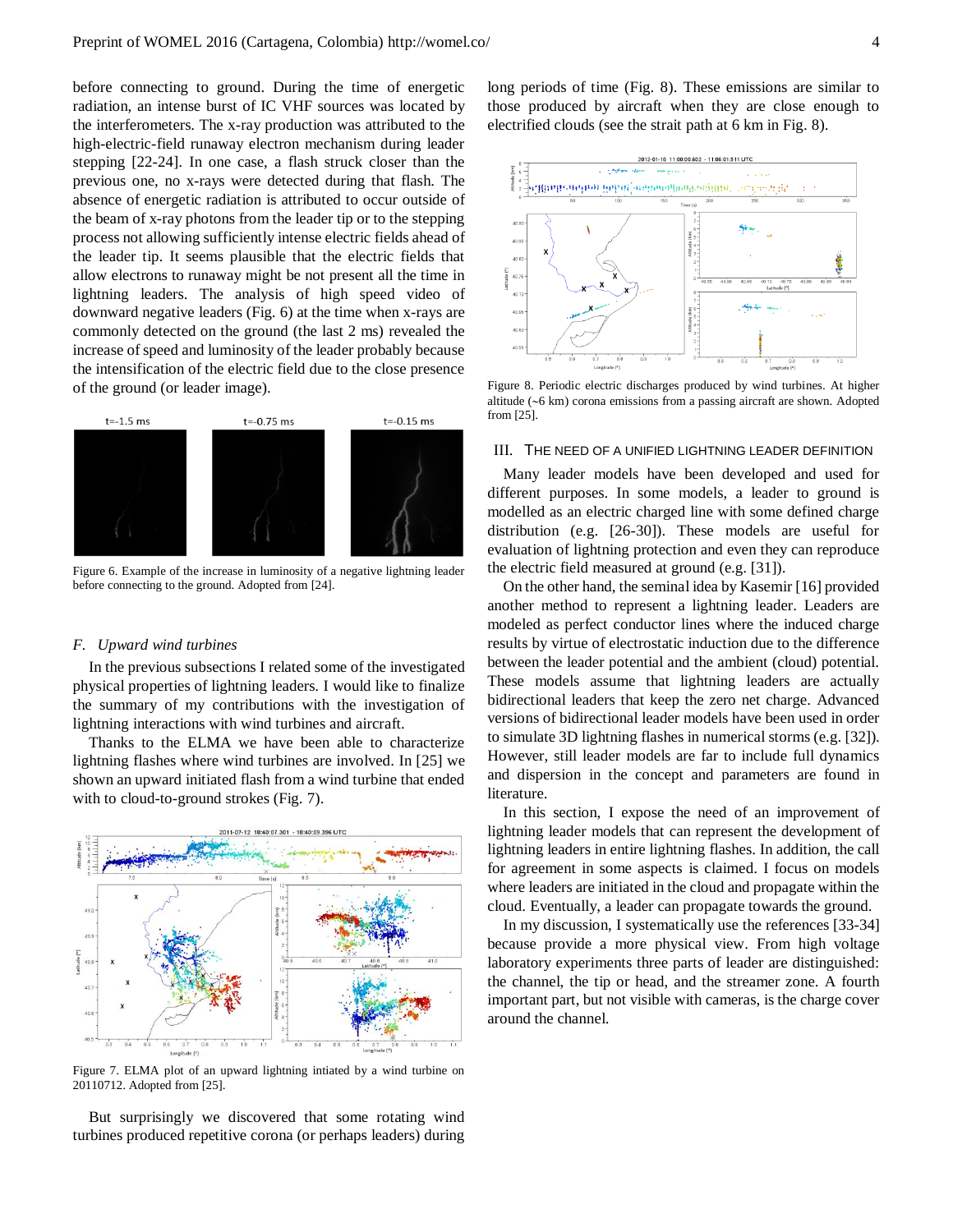

Figure 9. Concept of a positive leader in air.

The leader head is the brightest part, whereas the streamer zone is more diffuse. Behind the head, there is the channel, which is connected to the cloud potential in case of lightning leaders or to a high voltage electrode in case of laboratory sparks. The charge cover around the channel is due to the streamer zone. When the leader advances, the charges of the streamers at the tip are accumulated at the channel cover. The cover radius is close to that the streamer zone. The ionization rate is much larger at the leader head than along the lateral channel. The leader current is composed by the contribution of the head and the contribution of the lateral of the channel [33- 34].

The propagation of a leader is determined by the fields around the head and in the front of the streamer zone. The charge at the head only provides a small portion of the potential since the electric field at the head is limited by the streamer zone to about  $\sim$ 30 kV/cm. The potential drop at the streamer zone is about half of the potential of the leader. The field at the surface of the leader is believed to be  $\sim$  50 kV/cm and cannot be much higher otherwise streamer flux would be too high [34].

The total current of the streamers supplies with energy the leader channel and heats it up. The streamer zone acts as a kind of current source. The leader cover holds most of the charge and this charge is neutralized when the leader contacts to ground.

Channel properties depend on the current flowing. In the channel, thanks to the high gas temperature, electron loss through attachment is compensated by detachment. Recombination also slows down. Then the contraction of the current and the attenuation of the radial fields are very important for the leader survive. The capacitance of the leader includes the cover and the channel. Since the cover radius is much larger than the channel it contributes more to the leader capacitance.

According to [33-34] polarity asymmetry in leader speed can be due because the same voltage drop at the streamer zone creates streamer zones of difference size ( $E_{CR+} \approx 4.5$  kV/cm and  $E_{CR} \approx 12.5 \text{ kV/cm}$  [35]. The current at the channel ends can also be different.

In my point of view, the following questions would need to be investigated or clarified:

> 1. The nature of the leader current is well approached by simply electrostatic induction? How much is the

contribution of the tip?

- 2. Effect on the observed asymmetries due to leader speed and branching?
- 3. The relation of optical emissions and current in order to infer leader currents are possible?
- 4. How large is the cover? Is the cover radius changing along the leader?
- 5. Some models consider the leader channel radius as the radius of the leader.
- 6. Channel conductivity shall be considered (e.g. the negative differential resistance [36]).
- 7. Why retrograde leaders appear only in negative leaders.

Of course other processes in the leaders like the inception including the streamer to leader transition, high energy emissions from lightning leaders, the dynamics of the negative step process, etc, need very particular attention.

An updated basic leader model is found in Fig. 10. According to our observations [8, 14] that would be valid only for the first stage before the positive leader produce branches followed to the occurrence of retrograde leaders. The model would include the asymmetries in leader speeds considering  $v^- \approx 2 v^+$  and branching. The difference in speeds does not necessarily mean that the charge inversion of polarity shifts. That shift would be more related to any change of potential of the leader or the cloud. The need of zero net charge results in lower charge densities in the individual branches of the negative leader end. The branched leaders increase capacitance then the potential should decrease. The streamer zone needs to be considered in all leader ends. The streamer zones are also asymmetrical in size  $R_{sz}^{\pm} = \frac{U_L}{2 E}$  $\frac{\partial L}{\partial E_S^{\pm}}$ . The cover size at the leader head shall be related to the size of the streamer zone  $\sim R_{sz}^{\pm}$ . If the charge along the leader channel is related to the size of the cover, *R<sup>C</sup>* shall be different at any leader position. Then  $R<sub>C</sub>$  must be evaluated at any  $z$ . The electric field at the leader  $E_t$  tip must be limited due to the streamer zone. In Fig. 10 the limit of  $E_t$  in the positive end is shown (typically  $1.5E_k$ ). That is of interest for runaway electron production (e.g. [10]) because the step at the negative end allows very high electric fields at the leader tip for very short periods (due to negative corona flash [34]).



Figure 10. Sketch of the leader model including some of the observed asymmetries.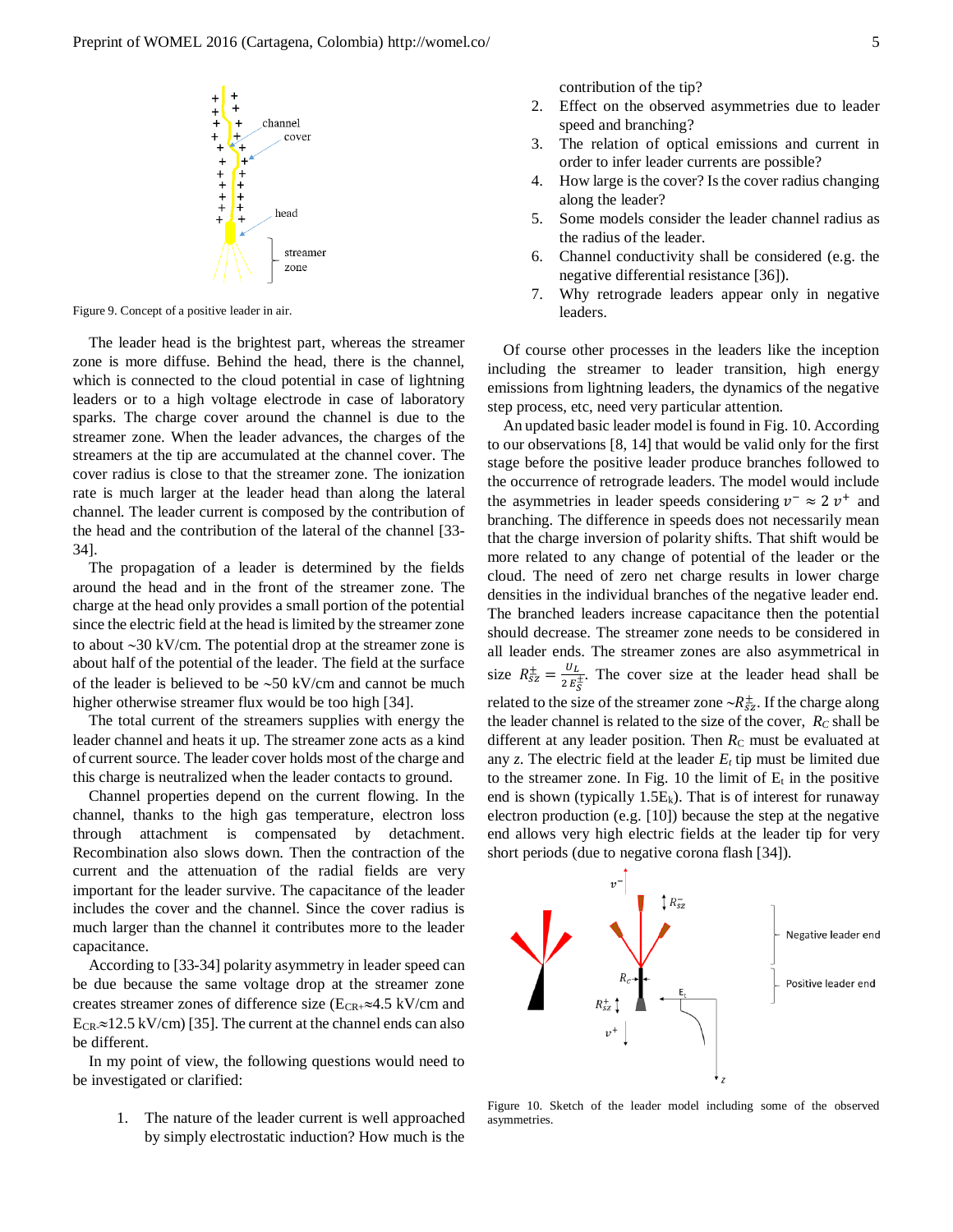# IV. CONCLUSIONS

In the attempt to understand lightning, we need to understand leaders first. In this article, I have described my investigations related to lightning leaders. The used methods range from optical observations, remote VHF radio mapping, high energy detection and electric field measurements. The findings show how asymmetric are lightning leaders. Negative leaders tend to move faster, present more branches and produce high-energy emissions. In the counterpart, positive leaders have slower progression and commonly showing less branches. Retrograde leaders are observed to occur in positive leaders. The progression of lightning leaders is linked with the cloud charge structure that in turn is related to the storm microphysics.

High-speed video images showed how a bidirectional leader started in virgin air. By means of the Ebro Valley Lightning Laboratory Mapping Array data (ELMA), we investigated the bidirectional development of lightning leaders. ELMA data has been also use to track leaders and compute the total size and duration of lightning flashes. Currently we are investigating tropical storms by means of the recent LMA network installed in Colombia. In addition, the investigation of high energy radiation from lightning leaders showed that the detected emissions are related with downward negative leaders and the increase of the electric fields in front of the leader during the last milliseconds before contacting ground can be the responsible of these emissions.

In the second part of the paper, I summarized some of the physical leader properties and discussed the need of improvement of the models. In the near future leader models will be improved. One of the reasons is that currently efforts to explain the intense TGF emissions pass through understand how leader develops.

#### ACKNOWLEDGMENT

The contents of this work were supported by research grants from the Spanish Ministry of Economy and Competitiveness (MINECO) and EU ERDF: ESP2007-66542-C04-02, AYA2009-14027-C05-05, AYA2011-29936-C05-04, ESP2013- 48032-C5-3-R. The contributions to the UPC Lightning Research Group members: O. van der Velde, D. Romero, F. Fabró, N. Pindea, J. López, G. Solà, V. March, O. Argemí.

I thank to Prof. Horacio Torres and the committee members for the organization of the innovative World Meeting on Lightning (WOMEL) event.

#### **REFERENCES**

- [1] B. N. Gorin, V. I. Levitov, and A. V. Shkilev, "Some principles of leader discharge of air gaps with a strong non-uniform field," IEE Conf. Publ., 143, 274–278, 1976.
- [2] I. Gallimberti,"The mechanism of the long spark formation," Journal de Physique Colloques, 40 (C7), pp.193-250, 1979.
- [3] B.F.J. Schonland, D. J. Malan, and H. Collens, "Progressive ning, part 2: The discharge mechanisms," Proc. R. Soc., Ser. A, 152, pp. 595–625, 1935
- [4] J. Montanyà, O.A. van der Velde , V. March, D. Romero, G. Solà, N. Pineda, "High-speed video of lightning and x-ray pulses during the 2009–

2010 observation campaigns in northeastern Spain," Atmospheric Research 117, pp. 91–98, 2012.

- [5] D.E. Proctor," A hyperbolic system for obtaining VHF radio pictures of lightning," J. Geophys. Res., 76(6), pp. 1478–1489, 1071.
- [6] V. Mazur, E. Williams, R. Boldi, L. Maier, and D. E. Proctor (1997), "Initial comparison of lightning mapping with operational time-of-arrival and interferometric systems," J. Geophys. Res., 102, pp. 11071–11086, 1997.
- [7] W. Rison, R.J. Thomas, P.R. Krehbiel, T. Hamlin, and J. Harlin, "A GPSbased three-dimensional lightning mapping system: Initial observations in central New Mexico," J. Geophys. Res., 26, 3573-3576 1999.
- [8] O. A. van der Velde *and* J. Montanyà*, "*Asymmetries in bidirectional leader development of lightning flashes*,"* J. Geophys. Res. Atmos.*,* 118*, pp.* 13504*–*13519*, 2013.*
- [9] G. J., Fishman, Bhat P.N., Mallozzi R., Horack J.M., KoshutT., Kouveliotou C., Pendleton G.N., Meegan C.A., Wilson R.B., Paciesas W.S., Goodman S.J., Christian H.J., "Discovery of intense gamma-ray flashes of atmospheric origin," Science 264, pp. 1313–1316, 1994.
- [10] G. D. Moss, V. P. Pasko, N. Liu, and G. Veronis, "Monte Carlo model for analysis of thermal runaway electrons in streamer tips in transient luminous events and streamer zones of lightning leaders," J. Geophys. Res., 111, A02307, 2006.
- [11] J. Montanyà J., O. van der Velde, and E. Williams , "The start of lightning: Evidence of bidirectional lightning initiation," Scientific Reports, 5, 15180[. http://www.nature.com/articles/srep15180,](http://www.nature.com/articles/srep15180) 2015.
- [12] V. Mazur, V.," Physical processes during development of lightning flashes," Comptes Rendus Phys., 3, 1393–1409, 2002.
- [13] T. Neubert, "A mission for the international space station. Atmosphere-Space Interactions Monitor (ASIM). Severe thunderstorms and gigantic lightning," brochure of ESA, Terma and DTU, http://www.space.dtu.dk/.
- [14] O. A.van der Velde*,* J. Montanyà*,* S. Soula*,* N. Pineda*, and* J. Mlynarczyk*, "*Bidirectional leader development in sprite-producing positive cloud-toground flashes: Origins and characteristics of positive and negative leaders," J. Geophys. Res. Atmos., 119, pp. 12755–12779, 2014.
- [15] J. Montanyà and O. A. van der Velde, " Identification of Asymmetries in bidirectional leader development by means of the Lightning mapping Array," in proc. of  $32<sup>nd</sup>$  International Conference on Lightning Protection (ICLP), Shanghai, China, 2014.
- [16] H. W. Kasemir, "A contribution to the electrostatic theory of a lightning discharge," J. Geophys. Res., 65, pp.1873–1878, 1960.
- [17] J. Montanyà, N. Pineda, O. A. van der Velde, G. Solà, O. Argemí, F. Fabró, D. Romero and D. Aranguren, "Basic lightning flash properties derived from lightning mapping array data," in proc. of International Conference on Grounding and Earthing & 6th International Conference on Lightning Physics and Effects, Manaus, Brazil, 2014.
- [18] J. Montanyà, O. A. van der Velde, G. Solà, F. Fabró, D. Romero, N. Pineda and O. Argemí, "Lightning flash properties derived from lightning mapping array data," in proc. of 32<sup>nd</sup> International Conference on Lightning Protection (ICLP), Shanghai, China, 2014.
- [19] M.E. Splitt, M. E., S. M. Lazarus, D. Barnes, J. R. Dwyer, H. K. Rassoul, D. M. Smith, B. Hazelton, and B. Grefenstette, "Thunderstorm characteristics associated with RHESSI identified terrestrial gamma ray flashes," J. Geophys. Res., 115, A00E38, doi[:10.1029/2009JA014622,](http://dx.doi.org/10.1029/2009JA014622) 2010.
- [20] F. Fabró, J. Montanyà, M. Marisaldi, O . A. van der Velde, F. Fuschino, "Analysis of global Terrestrial Gamma Ray Flashes distribution and special focus on AGILE detections over South America," Journal of Atmospheric and Solar-Terrestrial Physics, Volume 124, March 2015, Pages 10-20, doi:10.1016/j.jastp.2015.01.009, 2015.
- [21] E. Williams, et al.," Lightning flashes conducive to the production and escape of gamma radiation to space," J. Geophys. Res., 111, D16209, do[i:10.1029/2005JD006447,](http://dx.doi.org/10.1029/2005JD006447) 2006.
- [22] C.B. Moore, K. B. Eack, G. D. Aulich, and W. Rison, "Energetic radiation associated with lightning stepped-leaders,· Geophys. Res. Lett., 28, pp. 2141–2144, 2001.
- [23] J. R. Dwyer, et al., "X-ray bursts associated with leader steps in cloud-to-<br>ground lightning," Geophys. Res. Lett., 32, L01803, ground lightning," Geophys. Res. Lett.,  $32$ , do[i:10.1029/2004GL021782,](http://dx.doi.org/10.1029/2004GL021782) 2005.
- [24] J. Montanyà*,* F. Fabró*,* O. van der Velde*,* D. Romero*,* G. Solà*,* J. R. Hermoso*,* S. Soula*,* E. R. Williams*, and* N. Pineda*, "*Registration of Xrays at 2500 m altitude in association with lightning flashes and thunderstorms," J. Geophys. Res. Atmos., 119, pp. 1492–1503, 2014.
- [25] J. Montanyà, O. van der Velde, and E. R. Williams,"Lightning discharges produced by wind turbines," J. Geophys. Res. Atmos., 119, pp. 1455– 1462, 2014.